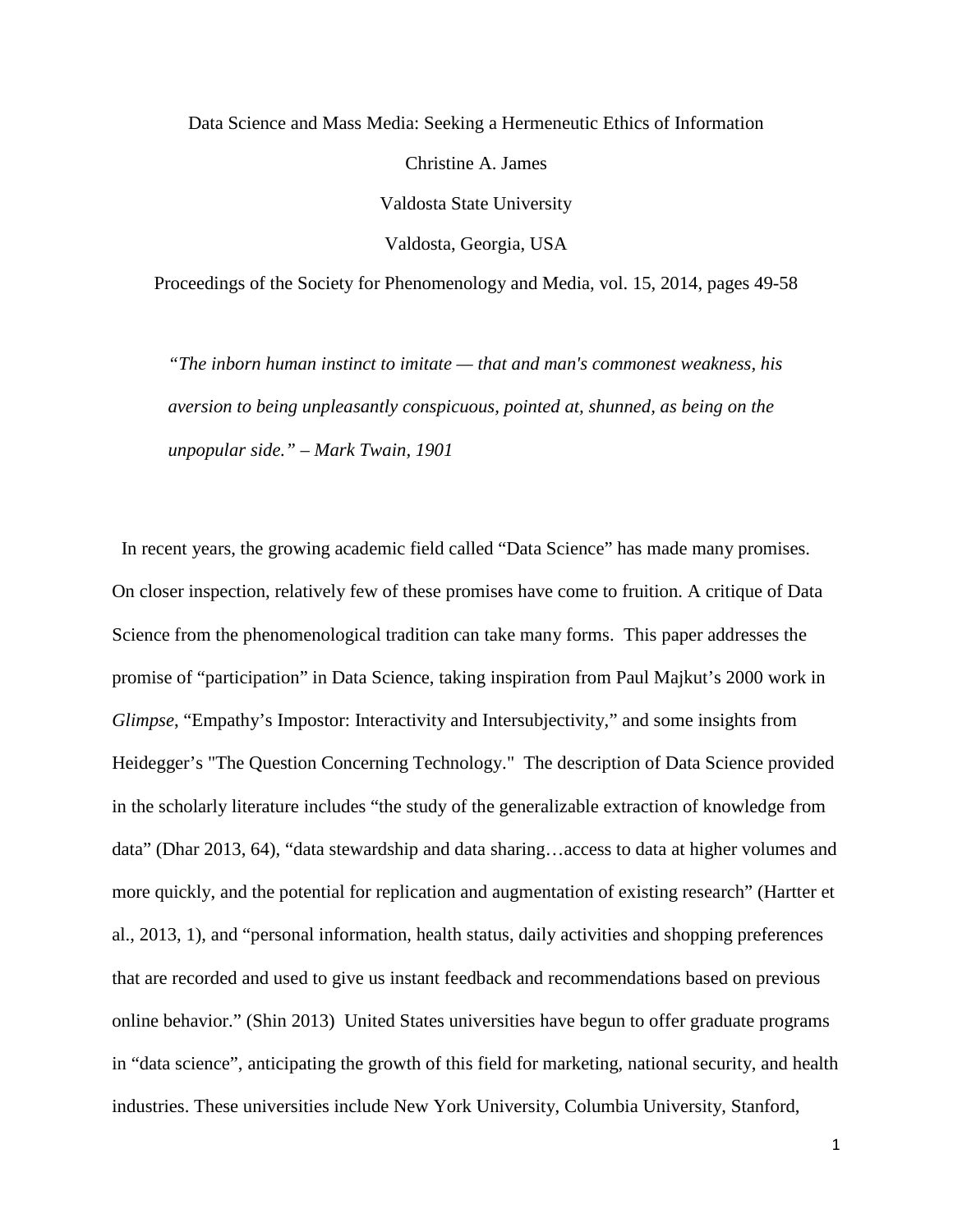Northwestern, and Syracuse. (Shin 2013) Data science graduate programs typically provide analysis of the academic credentials of their graduate students, including star chart d[i](#page-9-0)agramming.<sup>i</sup>

 Those publishing in the Data Science literature emphasize that their work opens new access to knowledge and data sharing, but in reality, there is often a distorted relation of self and other. This is explained clearly in work by Paul Majkut (2000 and 2010). One example comes from Data Science's spatially located data systems, which can be used to classify and describe survey takers reducing them each to specific attributes: Black, Male, over 50 years old, working within 5 miles of home address.<sup>[ii](#page-9-1)</sup> The products of data science keep the subjectivity of the Other (the one with these attributes) at a distance, and allows for "handling" of the object. Majkut describes how this results in alienation of subject and object, and a distortion of the Other. This alienation and distortion result in a false "empathy", the mere appearance of understanding and caring for the Other. "New media distances the participant to a degree that a qualitative dissociation of empathy…is unavoidable." (Majkut 2010, 2013) Data Science is an example of a media that provides the means to distance oneself from, but still enact a false "empathy" for, the subjects one studies.

 Another way to understand this distancing of subjects and objects can be clarified by delineating the three major groups of "stakeholders" addressed regularly in the Data Science literature. The first major group is biologists and geneticists. In the early days of molecular genetics, a great deal of time was spent in decoding genomes (the order of amino acids involved in individual strands of DNA, deoxyribonucleic acid). One of the first well-publicized uses of Data Science as a tool involved mapping the human genome, analyzing a great deal of genetic information quickly. Notably for the medical industry, there was always an attached use value in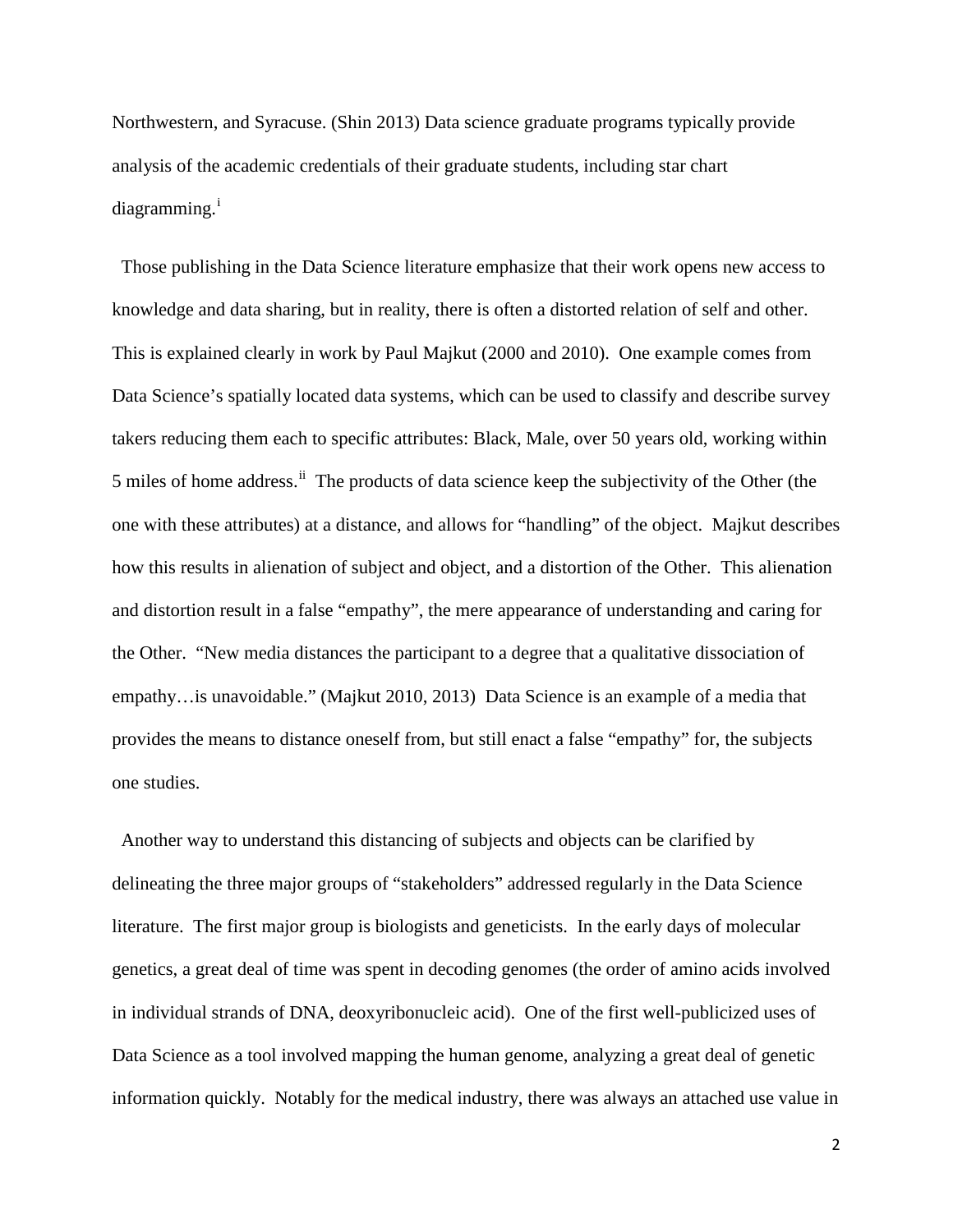connecting this data with particular medical treatments. (Katayama et al. 2014, 24) In the process of seeking such medical treatment, the Other who will be treated is alienated from their own data. They are simultaneously made to feel empowered and participating in their own healing, but others control, categorize and quantify their means to become well. The speed of data collection, and the flood of new knowledge, gives a counterfeit sense of reciprocity and shared experience between patient and provider.

 The speed and usefulness of data collection becomes an end in itself for the second major group of stakeholders, the computer scientists who develop new and more "elegant" forms of aggregated data analysis, and seek ways to make profitable applications for businesses and corporations. According to computer science professionals and administrators who rely on their work, "predictive modeling and machine learning are increasingly central to the business models of Internet-based data-driven businesses." (Dhar 2013, 73) One example of the development and refinement of Data Science is the "BioHackathon," a regular event dedicated to problem-solving and refinement of specific issues in data storage and retrieval.<sup>[iii](#page-9-2)</sup> A great deal of effort is spent creating a variety of different kinds of data, including "linked data" cross-referencing between multiple aggregated reports through hypertext markups within documents and pdf files. (Katayama et al. 2014, 24)

 The previously mentioned biological and genetic data relates directly to the third group of stakeholders in Data Science. These are the individuals whose knowledge (of their own health, habits, genetic predispositions, and home energy use) is portrayed as accessible and empowering through Data Science. Their biological information is useful for health care providers and insurance actuaries, and those with access to such data hold a great deal of power and decision making capacity based on that data. But this is inherently problematic given the resulting

3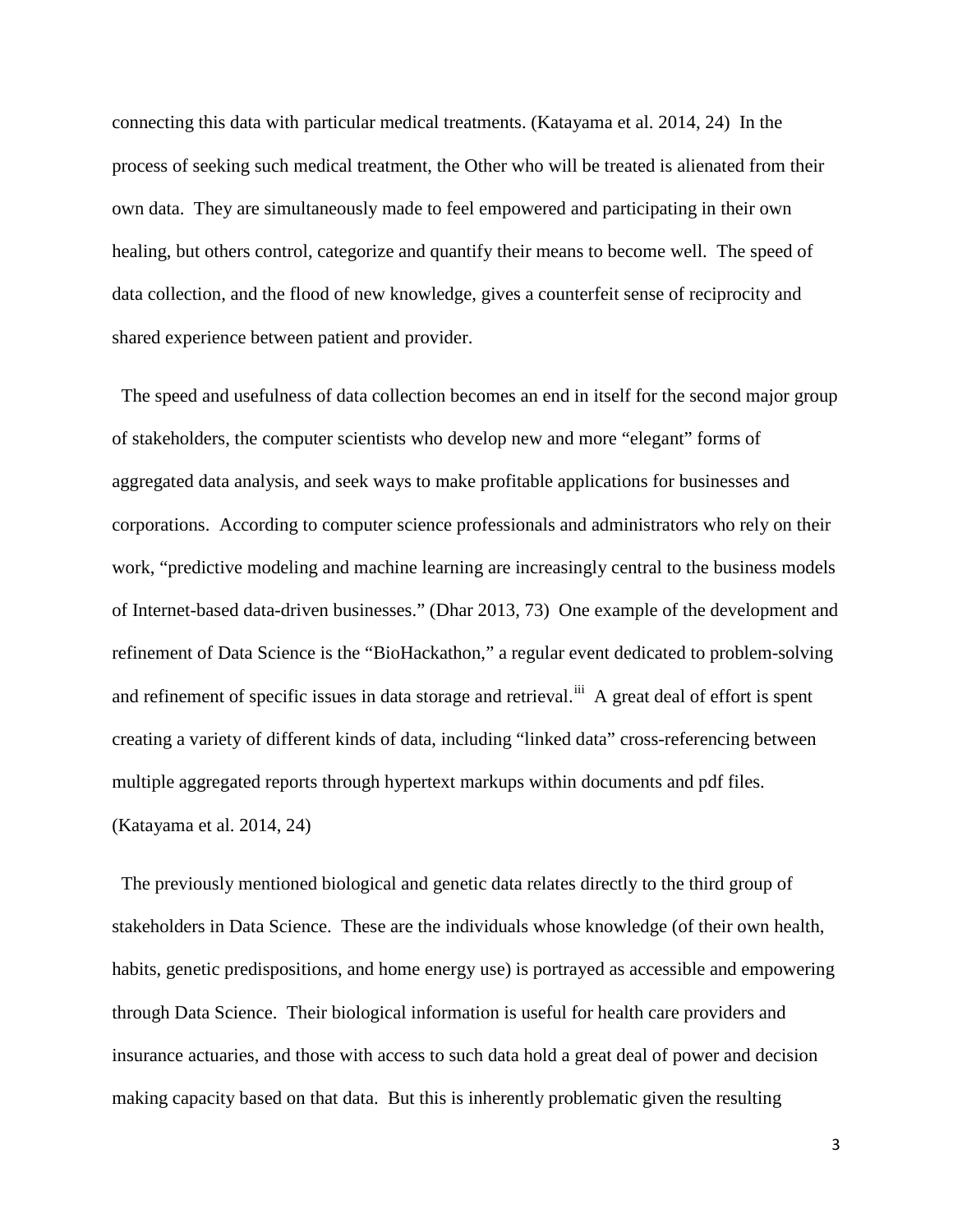alienation of subject and object, and the false sense of empathy in those who rely on Data Science as a way to define and categorize the other. This is made all the more problematic when Data Science is extolled as a way to allow the individual to "participate" actively in their own choices about health care and energy uses. A misleading narrative of empowerment and selfdetermination is predominant in the literature on Data Science.<sup>[iv](#page-9-3)</sup>

 I argue that beside Majkut's impostor empathy in those who use the technology, there is also an impostor "participation" in the objects (in the Other(s) studied through Data Science.) Individuals can increasingly collect data about their habits, routines, and environment technology that is always at the ready, such as smartphones. The data collected by these devices are both personal (identifying of an individual) and participatory (accessible by that individual for aggregation, analysis, and sharing). (Shilton 2012, 1905) In "The Question Concerning Technology," Heidegger noted that our real relationship to the essence of technology is out of our grasp, precisely because we are so routinely connected to it: "Everywhere we remain unfree and chained to technology, whether we passionately affirm or deny it." The crux of the problem is that "participatory" Data Science makes us feel empowered even as we are connected or chained to the technology itself, and in a broader political sense, we do not have control over the data we are participating in creating.

 Data Science literature describes two types of data that are portrayed as empowering for the individual: participatory and personal data. Participatory data are accessible to the individual. Examples might be apps that monitor personal fitness, such as MyFitnessPal. In contrast, personal data are authored by an individual and describe an individual, but need not be accessible or usable by the individual (Kang, 1998). For example, one's home may have instrumentation constantly reporting energy use to a utility company, but not to the homeowner. (Shilton 2012,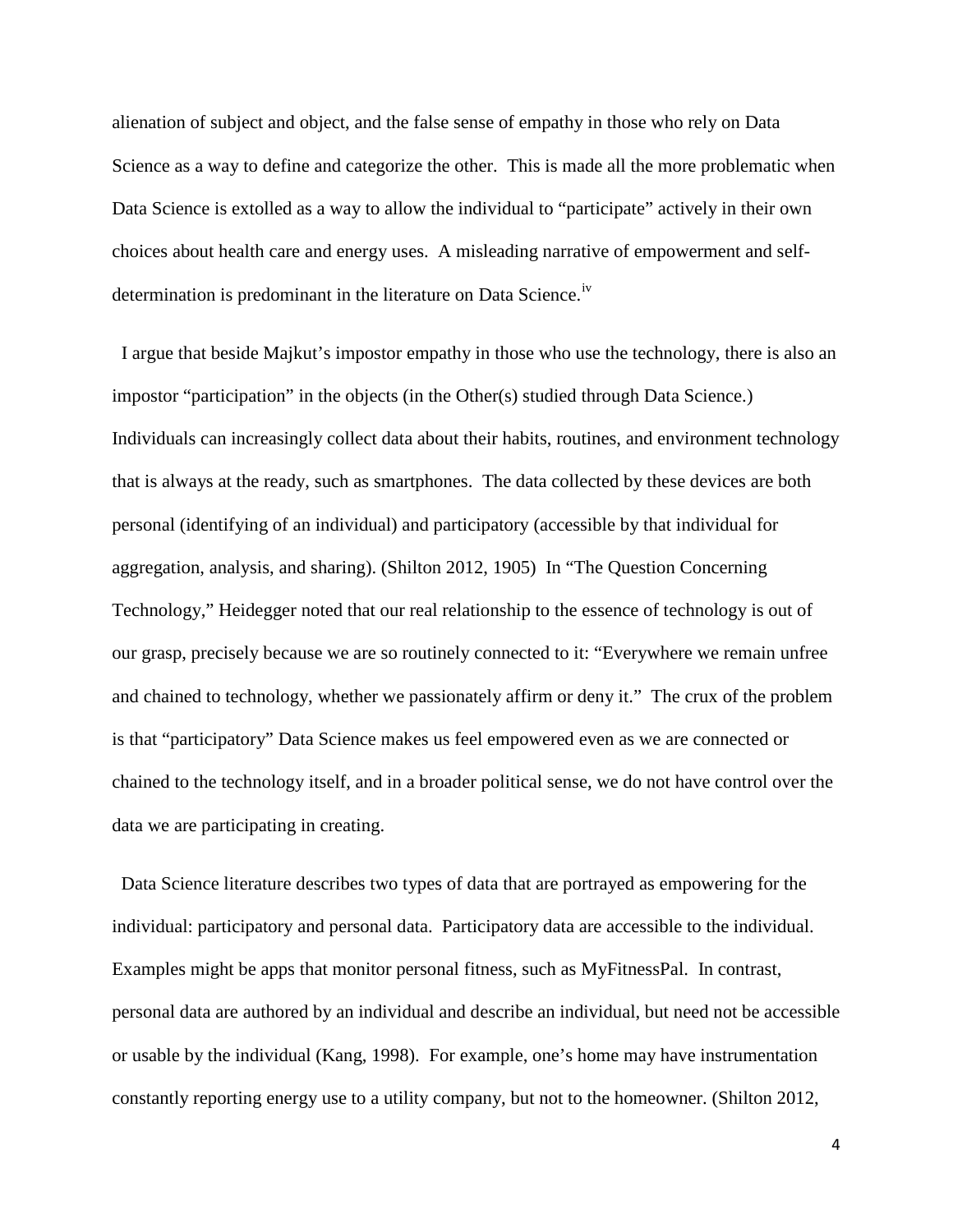1906) Much of the scholarship on Data Science holds a positive view of the potential for both participatory and personal data to be used for political ends that will benefit the individual, such as enabling individuals in marginalized social positions to access and analyze data to confront people in power (a member of a village in India using data on their water consumption to challenge water charges imposed by a corporate entity such as Nestle or Veolia, for example.) $^{\text{v}}$  $^{\text{v}}$  $^{\text{v}}$ Because our understanding of technology is always informed by our instrumental conception of what it does for us (its instrumental definition), one can see how the "what it does for us" is easily manipulated and packaged as a benefit to us.

 While participatory data might sound helpful to the individual and even "democratic", it is important to note that legal and ethical discussions on Data Science are still in flux and less optimistic in tone. For example, many European countries are interested in keeping biobanks of DNA information but such projects have often failed because of a lack of clarity on intellectual property rights and indi[vi](#page-9-5)dual skepticism. (Rose 2006, 184)<sup>vi</sup> Individuals often disagree on which data should be saved in public record, or how publicly accessible data should be. Not all institutions follow "Institutional Review Board" concepts about privacy. U.S. law does not interpret personal data to be owned by the subject of those data. Instead, legal regimes give control of, and responsibility for, personal data to the institution that collected the data. (Waldo et al., 2007 as cited in Shilton 2012, 1909)<sup>[vii](#page-9-6)</sup>

 While the Data Science community is beginning to discuss these political and ethical issues, even including ethics training in graduate program curricula, in general such concerns tend to fall behind concerns of elegance in programming.<sup>[viii](#page-9-7)</sup> Those who participate in studies that use Data Science as an instrumental tool may have data collected from friends and loved ones via social networking, which skips over a variety of concerns such as Institutional Review Board (IRB)

5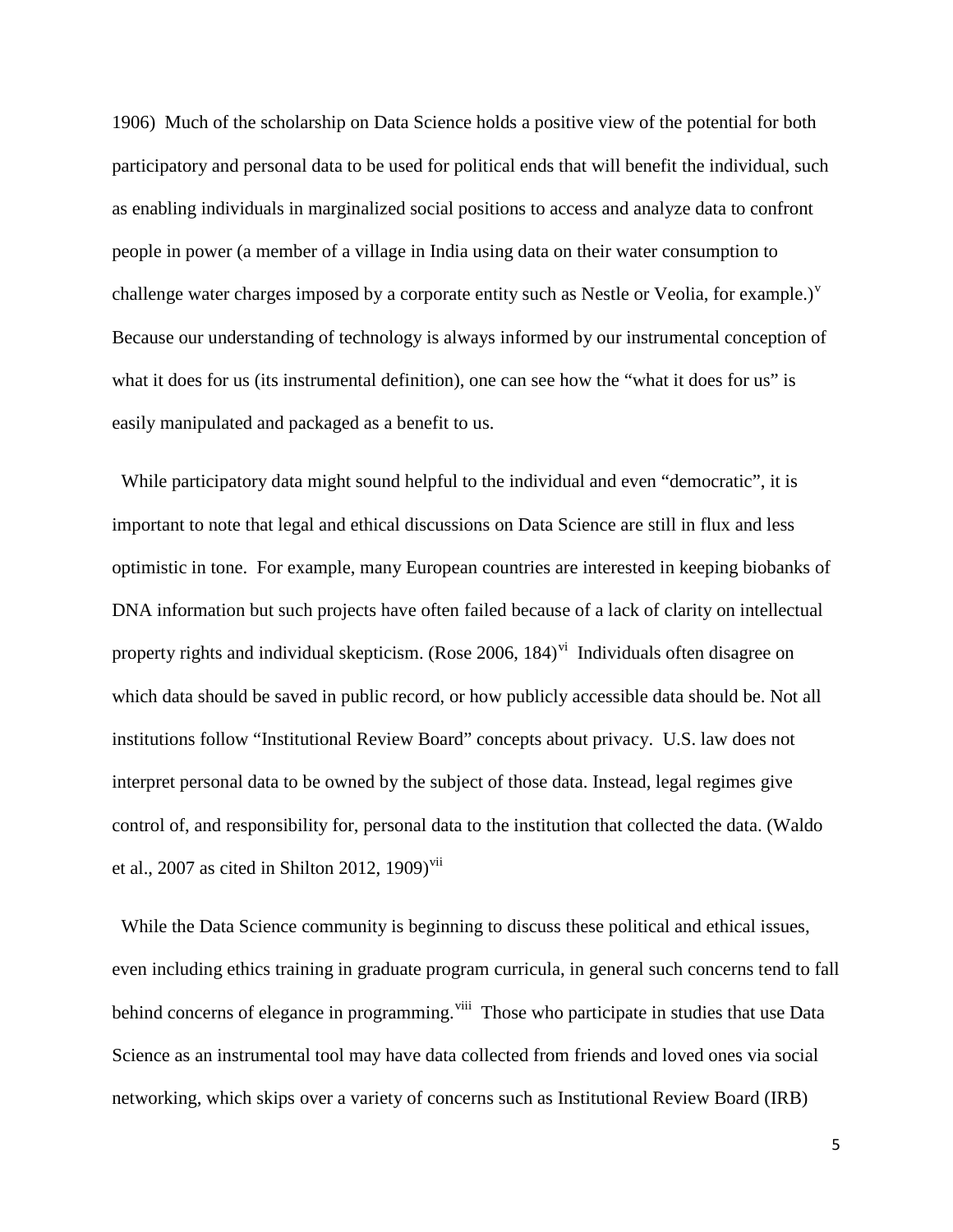approval.<sup>[ix](#page-9-8)</sup> Out of concern for good stewardship of data, the US National Science Foundation (NSF) "prescribed that a two-page data management plan must accompany all research proposals." (Hartter et al. 2013, 1)

 All of this points to the illusion of a "participatory" claim on the part of Data Science. Use of technology to understand one's own health and utility use on a daily basis invokes a "reiterated deception," and especially a deception about the individual's own empowerment and selfunderstanding. It involves quantifying our habits and attributes, giving us a false sense of certainty, self-definition, and comfort from the numbers. Those who do not participate in the gathering of data, in the aggregation, are left to feel conspicuous. From the view of the data scientist, the participatory individual, the participant, is not rendered empowered, but rendered zombie-like, as a mere locus of information rather than a self-motivated individual. (Majkut  $2010$ ,  $203$ <sup>[x](#page-9-9)</sup> The motivation might seem to be empowering participation of the individual and taking control of one's own data, but sadly, this motivation soon becomes secondary to participation in the gathering of data in itself. $^{xi}$  $^{xi}$  $^{xi}$ 

 As in the epigraph from Mark Twain's "The United States of Lyncherdom," Data Science brings a pressure to participate in the gathering of data. Twain anticipated much of the later criticism of media from phenomenology, while using a different vocabulary. Twain was concerned with the interplay of "democratic control" (read as participation, empathy for the Other) over "technological change." He noted in writings like "The Tragedy of Pudd'nhead Wilson" that data storage and data mining and data aggregation (in Wilson's case via fingerprinting everyone in his town) would bring about a simultaneous dissociation between individuals, and an illusory self-empowerment for individuals who believe themselves to be masters of their own data. In the literature on Twain, scholars find him concerned to "ensure that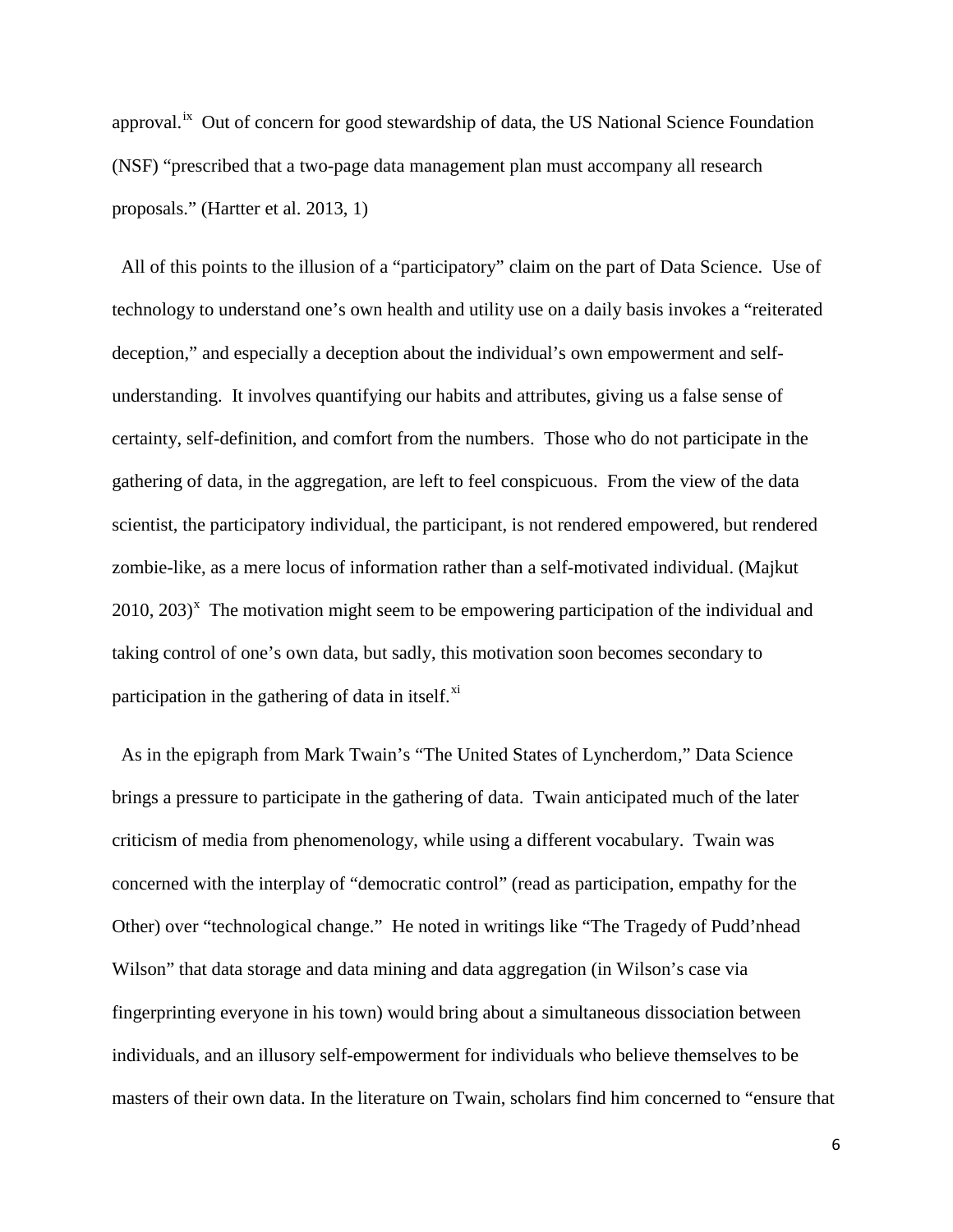local citizens and groups have continuous access to scientific and technological expertise so that they can educate themselves regarding new developments…not restricting access to technological expertise to the elites." (Smith  $2000$ <sup>[xii](#page-9-11)</sup> One can compare this to Heidegger's goal in The Question Concerning Technology: opening up or "democratizing" the conversation on technology, bringing it to those who are not experts.<sup>[xiii](#page-9-12)</sup> Perhaps the first step in such a goal is to acknowledge when empowerment and participation are in fact mere illusions.

## Bibliography

Cargo, M., & Mercer, S.L. "The value and challenges of participatory research: Strengthening its practice." *Annual Review of Public Health* 29 (2008): 325–350. Print.

Coupland, R. et al. "Protecting Everybody's Genetic Data." *Lancet* May 21, 365.9473, (2005): 1754-1756. Print.

Dhar, Vasant. "Data Science and Prediction." *Communications of the ACM* 56.12 (2013): 64-73. Academic Search Complete. Web. 6 March 2014.

Dreyfus, Hubert and Stuart. "Why Computers May Never Think Like People." *Technology Review MIT Technology*, 1986. Rpt. in Readings in the Philosophy of Technology. Ed. David M. Kaplan. New York: Rowman and Littlefield, 2004. 375-390. Print.

Gale, Robert L. "Twain's Pudd'nhead Wilson." *Explicator*, Fall 1979, Vol 38 Issue 1: 4-6. Print.

Haraway, Donna J. "A Cyborg Manifesto: Science, Technology, and Socialist-Feminism in the Late Twentieth Century," in Simians, Cyborgs and Women: The Reinvention of Nature, New York: Routledge, 1991: 149-181. Print.

Hartter, Joel, et al. "Spatially Explicit Data: Stewardship and Ethical Challenges in Science." *Plos Biology* 11.9 (2013): 1-5. Academic Search Complete. Web. 6 March 2014.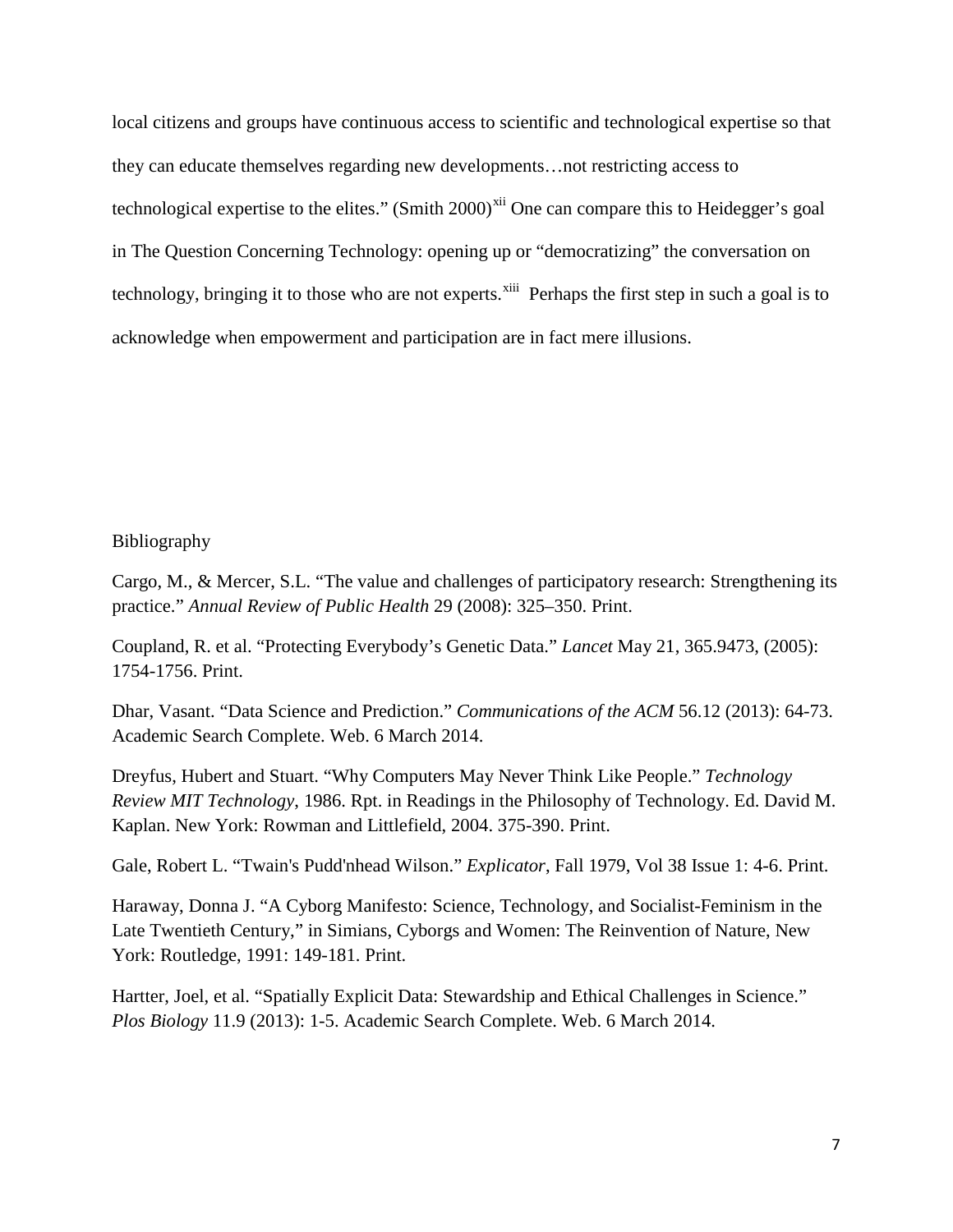Heidegger, Martin. "The Question Concerning Technology." in The Question Concerning Technology and Other Essays, Trans. and Ed. William Lovitt, New York: Garland Publishing/Harper and Row, 1977: 3-35. Print.

Katayama, Toshiaki, et al. 2014. "BioHackathon Series in 2011 and 2012: Penetration of Ontology and Linked Data in Life Science Domains." *Journal of Biomedical Semantics* 5.1 (2014): 1-33. Academic Search Complete. Web. 6 March 2014.

Majkut, Paul. "Empathy's Imposter: Intersubjectivity versus Interactivity." *Glimpse: Proceedings of the Society for Phenomenology and Media* 2 (2000): 59-65. Print.

Majkut, Paul. "Media." in *Handbook of Phenomenological Aesthetics, Contributions to Phenomenology* 59, (2010): 201-205. Web. 1 March 2014.

McArdle, Jennifer. "Rethinking Property in the Digital Era." National Interest. 5 May 2014. < http://nationalinterest.org/commentary/rethinking-property-the-digital-era-10388?page=2> Web. 4 May 2014.

Proceedings of the National Academy of Sciences of the United States of America. <http://www.pnas.org/content/102/43/15337/F1.expansion.html> Web. 25 February 2014.

Railton, Stephen. "The Tragedy of Mark Twain, by Pudd'nhead Wilson," *Nineteenth-Century Literature*, March 2002, Vol. 56 Issue 4: 518-545. Print.

Rose, Hilary. "From Hype to Mothballs in Four Years: Troubles in the Development of Large-Scale DNA Biobanks in Europe." *Community Genetics*, 2006, Vol. 9, Issue 3: 184-189. Web.

Royal, Derek Parker. 2002. "The Clinician as Enslaver: Pudd'nhead Wilson and the Rationalization of Identity," *Texas Studies in Literature & Language*, Winter 2002, Vol. 44 Issue 4:414-452. Academic Search Complete. Web. 10 October 2013.

Schutt, Rachel. "The Stars of Data Science." 2012. < http://columbiadatascience.com/2012/12/08/the-stars-of-data-science/> Web. 13 October 2013.

Shilton, Katie. "Participatory Personal Data: An Emerging Research Challenge for the Information Sciences." *Journal of the American Society for Information Science and Technology* 63.10 (2012): 1905-1915. Academic Search Complete. Web. 6 March 2014.

Shin, Laura. 2013. "How the New Field of Data Science Is Grappling With Ethics," September 10, 2013. <http://www.smartplanet.com> Web. 13 October 2013.

Smith, Tony. Technology and Capital in the Age of Lean Production. Albany, New York: SUNY Press, 2000: 135-159. Print.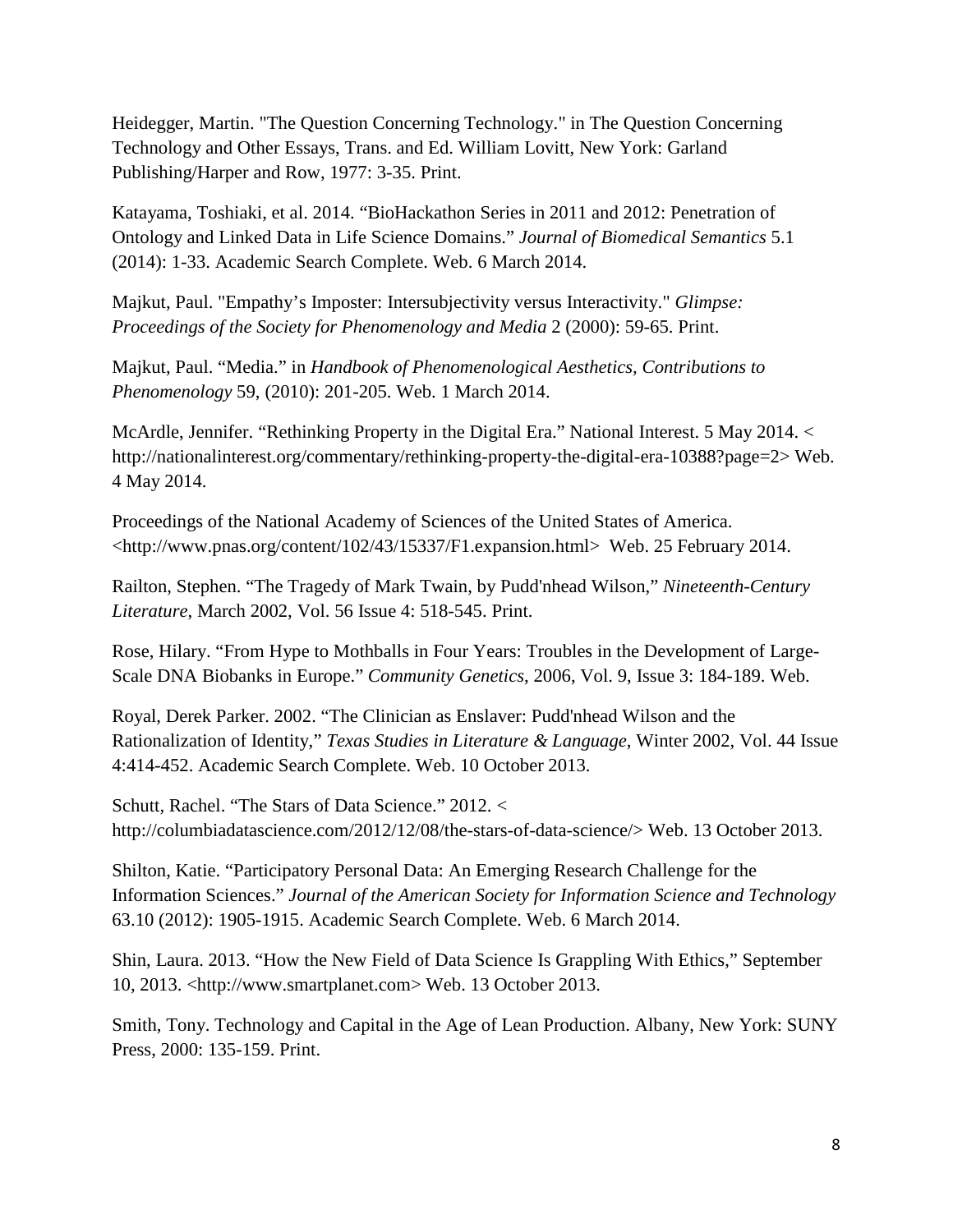Spangler, George M. 1970. "Pudd'nhead Wilson: A Parable of Property." *American Literature*, March 1970, Vol. 42 Issue 1:28-38. Academic Search Complete. Web. 1 October 2013.

Strout, Cushing. 2012. "Crisis in Camelot: Mark Twain and the Idea of Progress." *Sewanee Review*, 2012, Vol. 120, No. 2: 336-340. Academic Search Complete. Web. 1 October 2013.

Twain, Mark. "Pudd'nhead Wilson." in The Writings of Mark Twain, New York, XVI, Stormfield Edition, originally published in America on November 28, 1894, as "The Tragedy of Pudd'nhead Wilson and the Comedy of Those Extraordinary Twins." New York: Harper & Brothers, 1929. Print.

Twain, Mark. "The United States of Lyncherdom." 1901. Rpt. in *The Complete Essays and Satires of Mark Twain*, New York: e-artnow, Kindle eBook edition 2014. <http://people.virginia.edu/~sfr/enam482e/lyncherdom.html> Web. 20 March 2014.

i <sup>i</sup> For an example of a star chart diagram, see Schutt, Rachel. 2012, whose blog The Stars of Data Science, includes one: http://columbiadatascience.com/2012/12/08/the-stars-of-data-science/

<sup>&</sup>lt;sup>ii</sup> See the Proceedings of the National Academy of Sciences of the United States of America

http://www.pnas.org/content/102/43/15337/F1.expansion.html The example shows spatial distribution of residences of hypothetical survey respondents in Washtenaw County, Michigan, with the specific attributes of one respondent highlighted. The primary benefit of capturing locational human subjects' data (e.g., socioeconomic conditions and demographics) is to support longitudinal research, help avoid over-researched locales, and capture locational effects (e.g., elevated lead levels). The ability to identify and locate these study ''spaces'' requires even stricter data control to protect confidential information. New methods aggregate social data at larger scales or mask data locations, allowing data interpolation using less distinct spatial patterns… Some IRBs now require that spatially explicit social data be kept confidential or that anyone with data access be made aware of their ethical obligations and added to ethics approval. (Hartter et al. 2013, 3)

iii The yearly BioHackathon series of events attempts to provide the environment within which these choices (of data management and interoperability) can be explored, evaluated, and then implemented on a collaborative and community-guided basis. These BioHackathons were hosted by the National Bioscience Database Center (NBDC) and the Database Center for Life Science (DBCLS) as a part of the Integrated Database Project to integrate life science databases in Japan. (Katayama et al. 2014, 14) Metadata activities at the BioHackathon could be grouped into three areas of focus: service quality indicators, database content descriptors, and a broader inclusive discussion of generic metadata that could be used to characterize datasets in a database catalogue for enhanced data discovery, assessment, and access (not limited to but still useful for biodatabases). "The BioHackers coined the phrase "Yummy Data" as a shorthand way of expressing not only data quality, but more importantly, the ability to explicitly determine the quality of a given dataset." (Katayama et al. 2014, 19)

<sup>&</sup>lt;sup>iv</sup> "The data capture, sorting, and use performed as part of knowledge discovery can be empowering if it is conducted by the people most affected by the data: research subjects themselves." (Cargo & Mercer as cited by Shilton 2012, 1908)

 $\gamma$ <sup>v</sup> The social relations and institutional structures secured by participatory personal data are still forming. The capture and control of participatory personal data are distributed, and people from marginalized social positions may use the power to collect and analyze data to confront the powerful… to hold authorities accountable. (Shilton 2012, 1907-8)  $\hat{v}$ <sup>i</sup> Attempts to collect DNA samples from indigenous populations have met with similar concerns, as well as post-

colonial criticism. (Coupland et al., 2005, 1755)